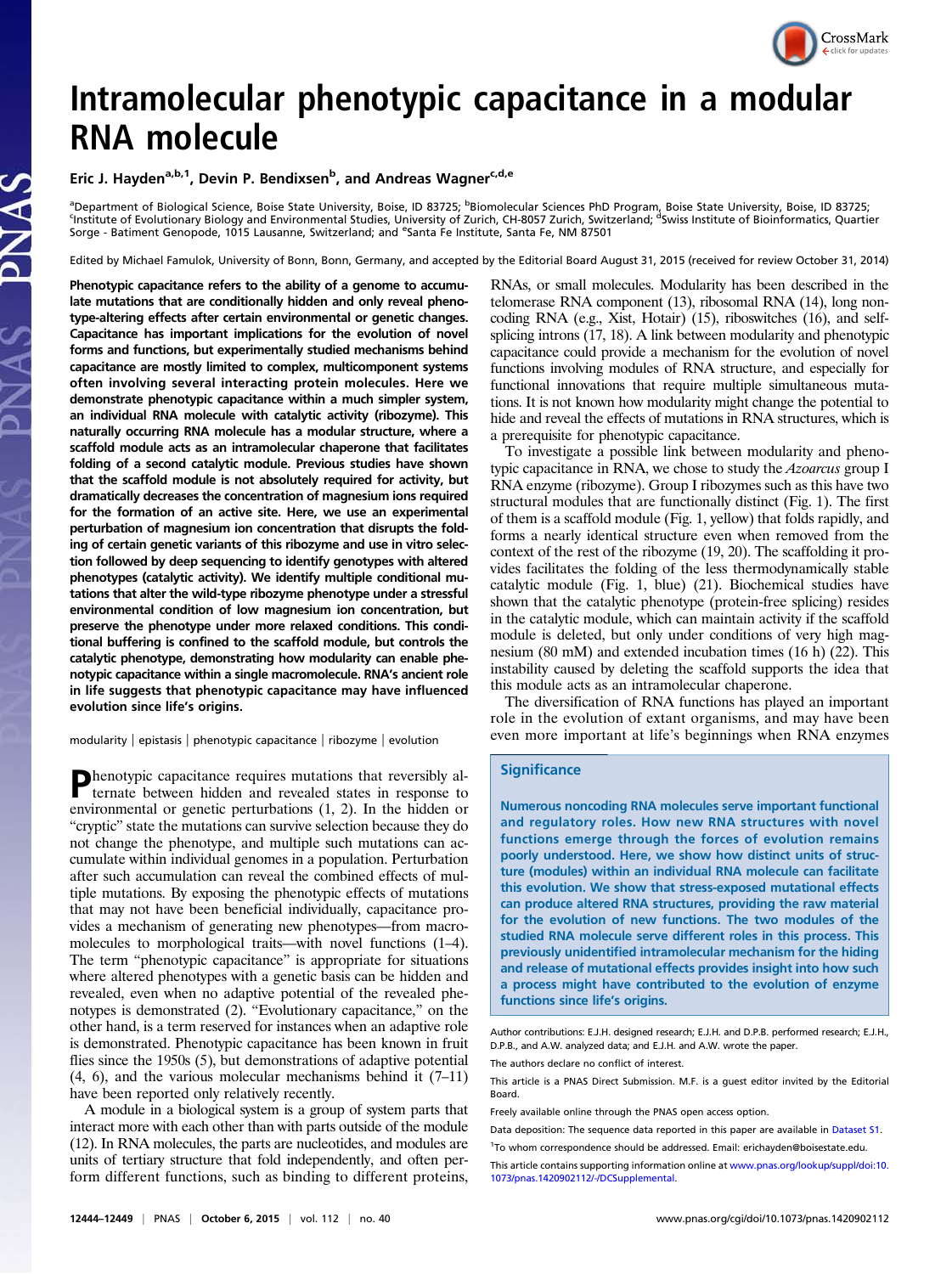

**scaffold module catalytic module**

Fig. 1. The modular structure of the Azoarcus group I ribozyme. (A) The scaffold module (yellow) and the catalytic module (blue) are shown in the context of the ribozyme secondary structure. The regions that show base pairing (P) are numbered sequentially from the 5′ to the 3′ end, according to group I intron standards. The substrate for the ribozyme is written in lowercase letters. The modules are also shown in the context of the 3D crystal structure (PDB ID: 1ZZN), from a "top view" (B) and "side view" (C), with respect to the scaffold module.

(ribozymes) played a central role as catalysts in the RNA world scenario (23). In a previous publication using the Azoarcus ribozyme, we demonstrated an adaptive role for accumulated cryptic variation that was revealed when altered enzymatic activity was required (24). Here, we focus on how the functionally distinct modules of this structure might facilitate the occurrence of environmentally conditional mutations that enable phenotypic capacitance.

We aimed to identify mutations that maintain the catalytic phenotype under normal conditions but alter this phenotype under stressful conditions. The ideal stressful condition for our RNA system is a low concentration of magnesium ions. The concentration of magnesium ions inside of cells is maintained at a higher concentration than any other divalent ion due to its role in many cellular functions. Importantly for our current experiments, it is known that magnesium ions are critical for stabilizing the native structure of RNA molecules (25). Low concentrations of magnesium only allow folding of the most stable RNA structures and can lead to misfolding of less stable structures. In addition, many ribozymes, including group I introns, use highly coordinated magnesium ions in their active site (26). Based on previous reports on the magnesium dependence of the Azoarcus ribozyme (19), we here studied a stressful environment with low  $(2 \text{ mM}) \text{ MgCl}_2$ , a relaxed environment with high ( $25 \text{ mM}$ ) MgCl<sub>2</sub>, and an intermediate environment (10 mM  $MgCl<sub>2</sub>$ ). We note that magnesium availability is often limited in natural environments, a stressful condition that organisms have evolved adaptive responses to. For

example, magnesium homeostasis in bacteria is maintained by the expression of ion transporters that are sometimes regulated by cis-acting RNA regulatory elements. These "magnesium riboswitch" elements control downstream mRNA expression by conformational changes induced by altered magnesium concentrations (27). This example and others (28) highlight the widespread importance of our chosen experimental stressor.

### Results and Discussion

To determine the effects of mutations on our ribozyme phenotype in each environment, we carried out in vitro selection experiments that separate active from inactive molecules followed by deep sequencing (Materials and Methods). Previous publications have shown that the effect of a mutation on ribozyme activity in our biochemical selection assay correlates with the change in the relative frequency of the mutation in populations of molecules sequenced before and after one round of selection (24, 29). The selection assay enriches mutants that maintain ribozyme activity at the expense of mutations that decrease activity, which are purged and become less frequent. We can thus define the ribozyme fitness effect  $(w)$  of each individual point mutation as  $w =$  [frequency after selection]/[frequency before selection]. Our population before selection had an average of approximately six random mutations per molecule relative to the wild type (see circled data points in Fig. 3A). For any one point mutation, the ratio w reflects an average fitness effect over all of the genetic backgrounds in which the mutation occurs. Our population was generated from four consecutive rounds of mutagenic PCR (30) without any selection for ribozyme activity between rounds (Materials and Methods).

Mutations that make capacitance possible can survive selection under relaxed conditions, but alter the phenotype under environmental stress. In our data, we find that the mutations that fit this description are confined to the scaffold module (Fig. 2). To map mutations visually onto the modular structure, we show their fitness effects in relaxed (Fig. 2A) and stressful (Fig. 2B) conditions, so that the same position in the ribozyme sequence are vertically aligned. Each given module is enclosed in a box that is color coded as in Fig. 1. In both plots, mutations that maintain the phenotype are relatively enriched and located above the horizontal axis. Mutations that disrupt the phenotype are purged by selection and located below the horizontal axis. The vast majority of enriched mutations under relaxed conditions are located in the scaffold (Fig. 2A, yellow area), but most of these mutations are no longer enriched under stressful conditions; they are located below the horizontal axis in Fig. 2B.

To highlight the difference between the modules, we show a scatterplot of fitness effects in the relaxed vs. stressful conditions with the module location indicated by color (Fig. 2C and  $SI$  Ap*pendix*[, Fig. S4\)](http://www.pnas.org/lookup/suppl/doi:10.1073/pnas.1420902112/-/DCSupplemental/pnas.1420902112.sapp.pdf). The Upper Left quadrant of Fig. 2C (gray box "<sup>-/+</sup>") contains mutations that maintain the phenotype and are enriched under relaxed conditions (y axis value  $> 0$ ) but alter the phenotype and are purged under stressful conditions (x axis value  $\leq$  0). Note that the conditional mutations in this quadrant are almost exclusively yellow, indicating that they occur in the scaffold module. This illustrates the role of the scaffold modules in hiding mutations until environmental stress is introduced.

The previous data show that the average effects of individual mutations change in the transition from a relaxed to a stressful environment. Next we extended our observations to combinations of individual mutations. To this end, we first counted the number of mutations per individual molecule that survived selection in each condition. The surviving populations showed a broad distribution (Fig. 2D), whose peak depends on the environment. Specifically, the most frequent (modal) number of mutations per molecule decreases from five (relaxed) to four (intermediate) to three (stressful, Fig. 2D). This decrease indicates that the cumulative fitness effect of multiple mutations is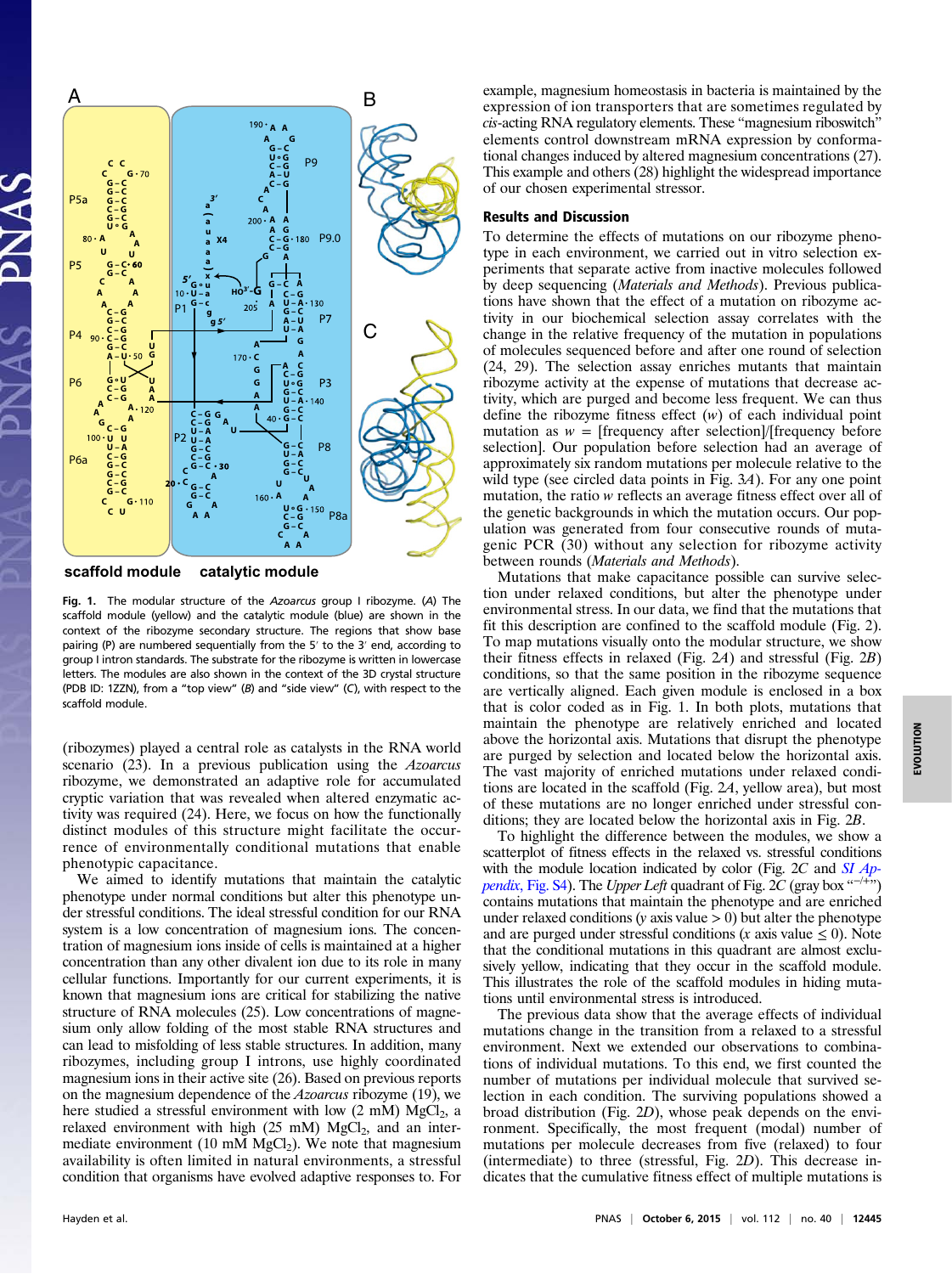

Fig. 2. The individual and combined effects of mutations change with environmental perturbation. Each data point represents an individual mutation effect under relaxed (A) and stressful (B) conditions. The values on the horizontal axes show the nucleotide position in the ribozyme. The vertical axis shows the logarithmically (base 2) transformed ratio w of a mutation's population frequency after selection, divided by the frequency before selection. Mutations that are enriched by selection lie above the vertical axis, and mutations that are purged lie below. The colored boxes delineate the modules of the structure. The solid yellow background highlights conditional mutations in the scaffold module that are frequently enriched in relaxed conditions (A) but are purged under stressful conditions (B). The Inset above shows a schematic representation of the secondary structure of the Azoarcus ribozyme, indicating the location of the modules in this context. (C) Scatterplot highlighting the modular location of conditional mutations. The gray quadrant highlights a region where the same mutation is enriched under relaxed conditions (25 mM MgCl<sub>2</sub>), but is purged or neutral under stressful conditions (2 mM MgCl<sub>2</sub>). For pairwise comparisons of all three conditions, see [SI Appendix](http://www.pnas.org/lookup/suppl/doi:10.1073/pnas.1420902112/-/DCSupplemental/pnas.1420902112.sapp.pdf), Fig. S4. (D) Mutations per molecule were counted using sequence alignment to the wild-type ribozyme reference for populations surviving selection in the relaxed, intermediate, and stressful conditions, as well as for the preselection population. The histograms show the relative frequency (%) with which each number of mutations per molecule was observed in the samples from each population. The sample size for each condition are as follows: relaxed  $n = 3,369$  reads, intermediate  $n = 26,143$  reads, and stressful  $n = 12,204$  reads.

deleterious and becomes more so as conditions become more stressful. Ribozymes with a greater numbers of mutations can fold into the native structure and survive selection, but only in more relaxed environments.

We biochemically tested the ribozyme activity effects of several individual mutations that show magnesium-dependent fitness effects in our sequence data (i.e., those in the Upper Left quadrant of Fig. 2C). Strikingly, in the wild-type background, in the absence of other mutations, these individual mutations are all nearly neutral and show no magnesium dependence  $(SIAp-)$ pendix[, Fig. S11](http://www.pnas.org/lookup/suppl/doi:10.1073/pnas.1420902112/-/DCSupplemental/pnas.1420902112.sapp.pdf)). We further note that selected RNA sequences that contain these nearly neutral mutations each harbor only one extra mutation per molecule, on average (SI Appendix[, Fig. S10\)](http://www.pnas.org/lookup/suppl/doi:10.1073/pnas.1420902112/-/DCSupplemental/pnas.1420902112.sapp.pdf). It thus appears that the neutrality of these extra mutations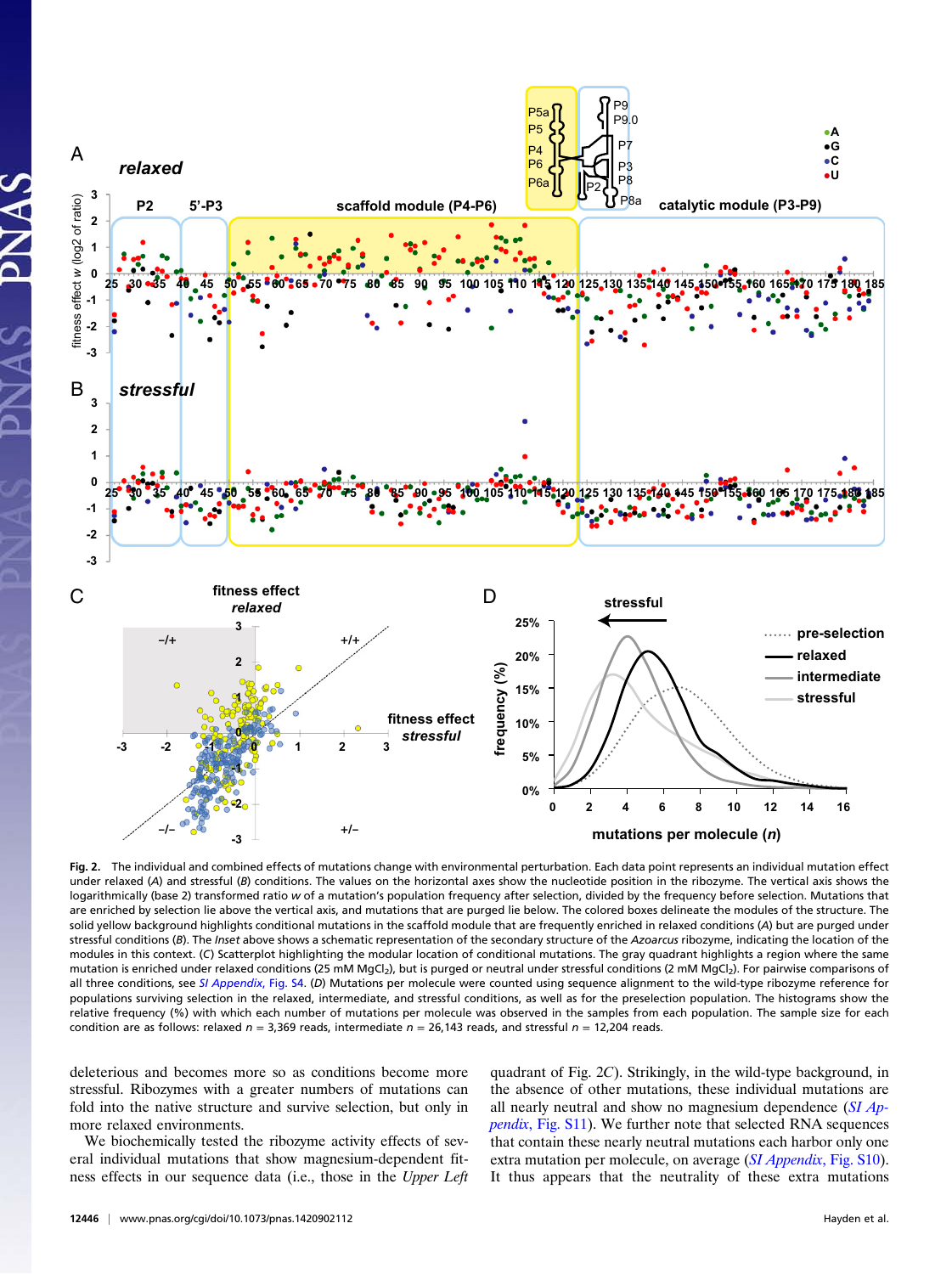provides an advantage by effectively decreasing the mutational load of these individuals. In other words, their very neutrality may provide an advantage in the highly mutagenized population. These nearly neutral mutations in the selected ribozymes do not appear to be the kinds of "global suppressors" that occur in proteins following similar selections because these mutations do not suppress the effects of other, additional mutations (31). Ribozymes with these nearly neutral mutations do not harbor further, additional mutations beyond the population average, except for the single nearly neutral mutation itself.

Next, we constructed a series of mutations (single, double, and triple mutants) from a clone that showed prominent magnesium dependence (*SI Appendix*[, Fig. S12\)](http://www.pnas.org/lookup/suppl/doi:10.1073/pnas.1420902112/-/DCSupplemental/pnas.1420902112.sapp.pdf). This ribozyme contained one scaffold mutation and two catalytic mutations. The analysis reveals two important points. First, each mutation individually is nearly neutral at 25 mM MgCl<sub>2</sub>. Second, the magnesium dependence increases only when all three mutations are present, demonstrating epistasis between mutations in the different modules. These results further support the conclusions from our sequence data that the scaffold module enables capacitance by buffering mutations under relaxed conditions, but result in a cumulative deleterious effect under stressful conditions ([SI Appendix](http://www.pnas.org/lookup/suppl/doi:10.1073/pnas.1420902112/-/DCSupplemental/pnas.1420902112.sapp.pdf), SI Results [and Discussion](http://www.pnas.org/lookup/suppl/doi:10.1073/pnas.1420902112/-/DCSupplemental/pnas.1420902112.sapp.pdf)).

We further asked whether this cumulative mutational effect results from additive effects of individually deleterious mutations, or whether mutations interact in their effects when combined in the same molecule (epistasis). For this analysis, we first produced populations with incrementally increasing numbers of mutations  $n$ using consecutive rounds of a mutagenic PCR protocol, with no selection for ribozyme activity between rounds. Then, we biochemically assayed the population fitness  $w$  at each value of  $n$ that resulted following each round of mutagenesis (Fig. 3A). The resulting data from the relaxed environment showed a poor fit to a pure exponential (Fig. 3A, red and *[SI Appendix](http://www.pnas.org/lookup/suppl/doi:10.1073/pnas.1420902112/-/DCSupplemental/pnas.1420902112.sapp.pdf)*, Fig. S1), and we therefore fit the data from each environment to the more general



Fig. 3. Decline in population fitness during mutation accumulation shows synergistic epistasis. (A) Mutations were accumulated through consecutive rounds of mutagenesis without any selection for activity (Materials and Methods). The average number of mutations per individual  $(n)$  was determined through deep sequencing. The population fitness (w) at each mutational distance was measured as the activity relative to the wild-type clone ( $n = 0$ ) under relaxed conditions (25 mM MgCl<sub>2</sub>, red) and stressful conditions (2 mM MgCl<sub>2</sub>, blue) with both at 37 °C in 30 mM EPPS pH 7.5. Curves are best fits of an exponential equation  $w(n) = \exp(-\alpha n)$ , based on a nonepistatic model. Error bars represent the SEM of three biological replicates. The population used for selections is encircled by a dashed line. Data for the intermediate condition (10 mM MgCl<sub>2</sub>) are also included in  $SI$  Ap-pendix[, Fig. S1.](http://www.pnas.org/lookup/suppl/doi:10.1073/pnas.1420902112/-/DCSupplemental/pnas.1420902112.sapp.pdf) (B) The decline in population fitness w caused by mutation accumulation was fit to a directional epistasis model  $w(n) = \exp(-\alpha n^{\beta})$  by a nonlinear least squares method (Matlab). The parameters describing the average deleterious mutational effect  $\alpha$  (x axis) and directional epistasis  $\beta$  (y axis) were extracted from data obtained under relaxed, intermediate, and stressful conditions ([SI Appendix](http://www.pnas.org/lookup/suppl/doi:10.1073/pnas.1420902112/-/DCSupplemental/pnas.1420902112.sapp.pdf), Fig. S2). A predominance of synergistic interactions between mutational effects is indicated by  $\beta$  > 1, antagonistic by  $β < 1$ , and no predominant interaction by  $β = 1$ .

equation  $w(n) = \exp(-\alpha n^{\beta})$  (32, 33). In this equation, the parameter  $\alpha$  reflects the average effects of individual mutations. The parameter  $β$  accounts for antagonistic or synergistic interactions between mutations (Fig. 3, legend). Contrary to several previous reports of this type pertaining to RNA structures (33–35), we do not find antagonistic epistatic interactions. In contrast, we find increasing amounts of synergistic interactions ( $\beta > 1$ ) as the environment becomes less stressful (Fig. 3B and *[SI Appendix](http://www.pnas.org/lookup/suppl/doi:10.1073/pnas.1420902112/-/DCSupplemental/pnas.1420902112.sapp.pdf)*, Fig. S2).

The predominance of synergistic epistasis under relaxed conditions indicates that after a certain number of mutations  $n$ , the decline in ribozyme activity increases to a value that is greater than expected from the contribution of individual mutations ( $\beta > 1$ ). However, the shape of this epistatic curve requires that for low  $n$ , before this accelerated decline, the effects of individual mutations  $\alpha$  are smaller and fitness at low *n* is thus higher than expected from a pure exponential (Fig. 3A, red data and [SI Appendix](http://www.pnas.org/lookup/suppl/doi:10.1073/pnas.1420902112/-/DCSupplemental/pnas.1420902112.sapp.pdf), Fig. S1C). The overall consequence is an inverse relationship between mutational effect α and the extent of synergistic epistasis β in response to our environmental stressor (Fig. 3B). It is the higher fitness of ribozymes with few mutations in relaxed conditions relative to stressful conditions that enables capacitance. This observation is consistent with the smaller number of surviving mutations per molecule under more stressful conditions (Fig. 2D) and with the environmentally conditional effects of individual mutations (Fig.  $2A$  and B).

Although the synergistic epistasis we observe is different from previous reports on RNA structures, it is surprisingly similar to a previous study of a protein enzyme (TEM-1 beta-lactamase) (36), which found synergistic  $\beta$  values (1.1  $\leq \beta \geq 1.3$ ) that are very similar to our findings  $(1.02 \le \beta \ge 1.31)$  through an analogous stressful environmental modulation ([SI Appendix](http://www.pnas.org/lookup/suppl/doi:10.1073/pnas.1420902112/-/DCSupplemental/pnas.1420902112.sapp.pdf), Fig. S3). This similarity is surprising because RNA and proteins differ in both the thermodynamics of folding and the size of their monomer alphabet (20 amino acids, 4 nucleotides), both of which are expected to shape the mutational neighborhood (37). However, somewhat similar to the *Azoarcus* ribozyme, the TEM-1 protein has a structure with flexible catalytic residues supported by a more rigid secondary structure "scaffold" (38). The finding of environmentally dependent synergistic mutational interactions in both a protein enzyme and a ribozyme supports the conclusion that structures with robust scaffolds can hide mutations in relaxed conditions and release them under stressful conditions. To the extent that robustness and epistasis are correlated (33), our results suggest that an intramolecular mechanism for phenotypic capacitance provided by robust structures may be general and warrant further investigation.

Our results demonstrate not only the potential for capacitance in catalytic RNA molecules, one of the evolutionarily oldest classes of enzymes, but they also highlight the importance of modularity for this capacitance. This is because the catalytic module is invariantly sensitive to mutations, whereas the scaffold module can tolerate mutations in a low-stress environment (Fig. 2 and SI Appendix[, Fig. S11\)](http://www.pnas.org/lookup/suppl/doi:10.1073/pnas.1420902112/-/DCSupplemental/pnas.1420902112.sapp.pdf). More than that, the presence of these very mutations in the scaffold results in failure of the scaffolding function and decreased catalytic activity, which is evident by the purging of these mutations at low magnesium (Fig. 2B). In addition, we used a published experimental protocol (RNA SHAPE, selective 2′-hydroxyl acylation followed by primer extension) to analyze the structural variability of ribozymes in stressful low magnesium conditions (39). We performed this structural analysis on several ribozyme variants from our selection experiments (SI Appendix[, Figs. S6 and S7\)](http://www.pnas.org/lookup/suppl/doi:10.1073/pnas.1420902112/-/DCSupplemental/pnas.1420902112.sapp.pdf). The results illustrate that the reduction in the native catalytic activity at low magnesium is coupled with greater variation in the novel structures formed upon environmental stress (SI Appendix[, Figs. S8 and S9\)](http://www.pnas.org/lookup/suppl/doi:10.1073/pnas.1420902112/-/DCSupplemental/pnas.1420902112.sapp.pdf). Taken together, we conclude that the modular, scaffolded structure enables the phenotypic capacitance we observe.

Nature provides us with pertinent examples of how the kinds of altered RNA phenotypes we observe can produce new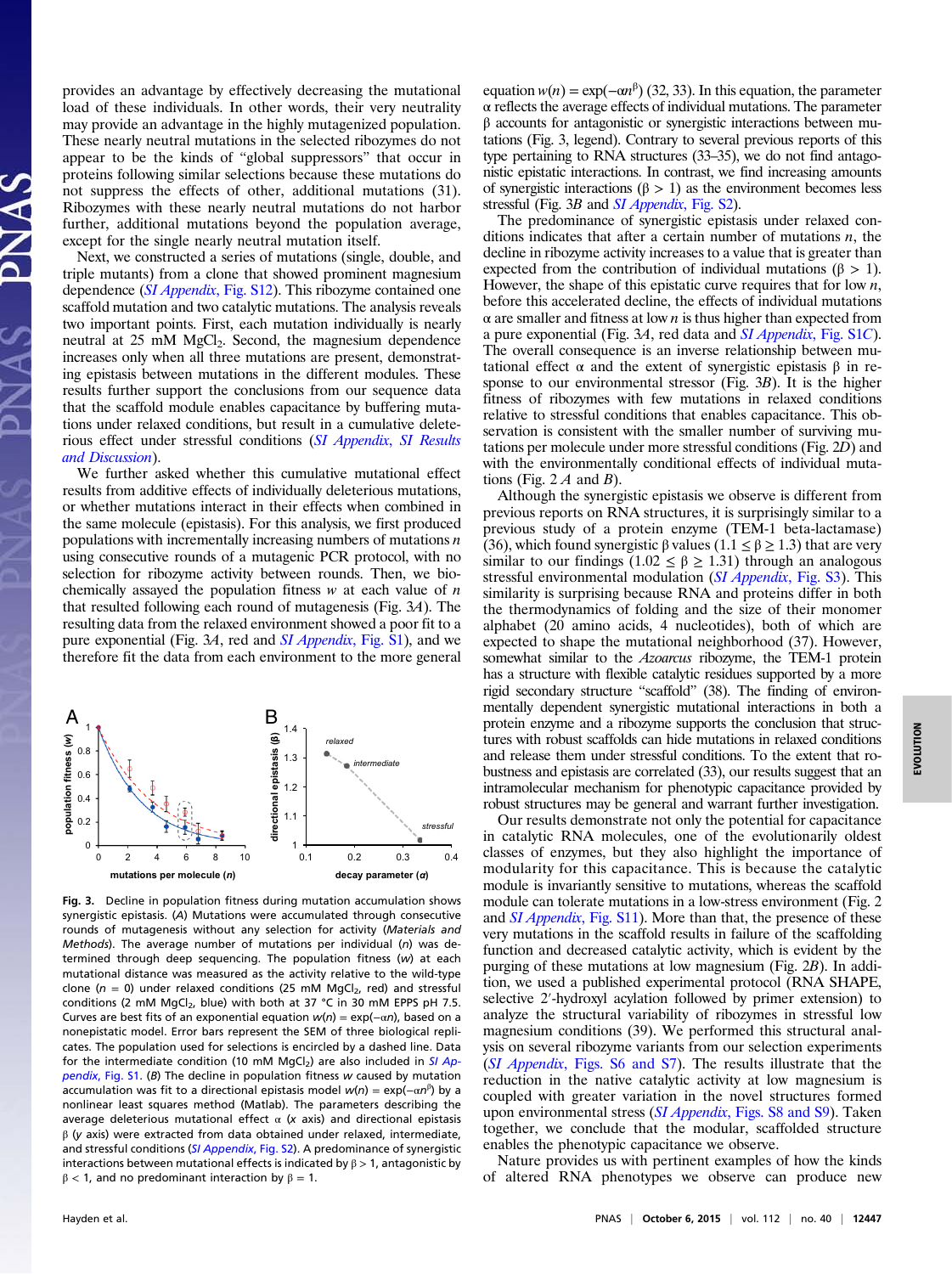functions. The naturally occurring GIR1 ribozyme evolved from a group I self-splicing intron very similar to the Azoarcus ribozyme. This ribozyme lost self-splicing activity and gained a new 5′-capping activity after a period of relaxed evolution when it became embedded within a second self-splicing intron (40). Importantly, the scaffold module is still preserved in the GIR1 ribozyme (termed P4–P6), but significant rearrangements in the remainder of the molecule result in a new tertiary structure and new activity. Our results suggest that the chaperone function of the scaffold module was preserved despite mutation accumulation in this relaxed genetic environment and facilitated evolution of the new function. In another example, an internal ribosomal entry site (IRES) from a picornavirus requires a slightly unfolded structure that is only achieved at low magnesium concentrations (41). At higher magnesium concentrations, additional RNA base pairs are observed, and this different structure is not able to bind its protein ligand. This example provides further evidence of an adaptive role of structural changes induced by low magnesium, such as those produced in our experiments.

Our results demonstrate that phenotypic capacitance does not require the evolution of dedicated chaperone machinery or the complex protein–protein interactions in the regulatory and signaling networks that help shape extant organisms (1, 42). Instead, our results show that individual macromolecules, even the most ancient of biological catalysts, can show phenotypic capacitance and that their capacitance can be modulated through the availability of a critical and ecologically significant chemical element. Because of the ancient and ubiquitous role of RNA in life, capacitance was likely important throughout life's evolution, even during the chemical events leading up to replicating entities, before the rise of protein enzymes (43, 44).

#### Materials and Methods

Ribozyme Mutagenesis. A mutagenic replication cycle without selection was used to produce populations of RNA molecules with an incrementally increasing average number of mutations per molecule. To start, dsDNA containing the wild-type ribozyme sequence and a T7 promoter was constructed from six overlapping synthetic DNA oligonucleotides (Microsynth) (45). This template was transcribed to RNA, which was PAGE purified and then reverse transcribed. The resulting cDNA was amplified by a mutagenic PCR protocol that introduced approximately one mutation per template per PCR (30) and reintroduced the T7 promoter. This mutagenesis was free of selection because during these cycles, ribozyme activity was not selected for. From each cycle, gel-purified RNA was saved for later functional characterization by a reverse-splicing reaction with a synthetic RNA substrate, and cDNA was saved for deep sequencing (Roche 454). Gel purification was required to prevent the accumulation of short artifact sequences produced during the replication cycles.

- 1. Rutherford SL, Lindquist S (1998) Hsp90 as a capacitor for morphological evolution. Nature 396(6709):336–342.
- 2. Masel J, Siegal ML (2009) Robustness: Mechanisms and consequences. Trends Genet 25(9):395–403.
- 3. Wagner A (2005) Robustness and Evolvability in Living Systems (Princton University Press, Princeton).
- 4. Rohner N, et al. (2013) Cryptic variation in morphological evolution: HSP90 as a capacitor for loss of eyes in cavefish. Science 342(6164):1372–1375.
- 5. Waddington CH (1953) Genetic assimilation of an acquired character. Evolution 7(2): 118–126.
- 6. Halfmann R, et al. (2012) Prions are a common mechanism for phenotypic inheritance in wild yeasts. Nature 482(7385):363–368.
- 7. True HL, Lindquist SL (2000) A yeast prion provides a mechanism for genetic variation and phenotypic diversity. Nature 407(6803):477–483.
- 8. Takahashi KH (2013) Multiple capacitors for natural genetic variation in Drosophila melanogaster. Mol Ecol 22(5):1356–1365.
- 9. Tirosh I, Reikhav S, Sigal N, Assia Y, Barkai N (2010) Chromatin regulators as capacitors of interspecies variations in gene expression. Mol Syst Biol 6:435.
- 10. Freddolino PL, Goodarzi H, Tavazoie S (2012) Fitness landscape transformation through a single amino acid change in the rho terminator. PLoS Genet 8(5):e1002744.
- 11. Marciano DC, et al. (2014) Negative feedback in genetic circuits confers evolutionary resilience and capacitance. Cell Reports 7(6):1789–1795.
- 12. Wagner GP, Pavlicev M, Cheverud JM (2007) The road to modularity. Nat Rev Genet 8(12):921–931.

In Vitro Selection. The RNA sample from the fourth round of mutagenesis, and with an average of six mutations per molecule (Fig. 3A), was used for in vitro selection reactions with a 3'-biotinylated substrate, under the three different MgCl<sub>2</sub> concentrations. Reactions contained ~10<sup>13</sup> molecules (20 pmol) from the ribozyme population, 30 mM EPPS (pH 7.5), 100 pmol RNA oligonucleotide substrate with the sequence 5'-GGCAU(AAAU)<sub>4</sub>A-3'-biotin, and either 2 mM, 10 mM, or 25 mM MgCl<sub>2</sub>. After 60 min at 37 °C, the reactions were stopped with equimolar EDTA and incubation on ice. This reverse splicing assay results in the 3′ portion of the substrate—and biotin becoming attached to the 3′ end of the reacted ribozymes. Half of this reaction was incubated with 50 μg streptavidin-coated magnetic beads (NEB) in a buffer containing 0.5 M NaCl, 20 mM Tris·HCl (pH 7.5), 1 mM EDTA, and 0.1% Tween 20 (Sigma). Beads were washed three times with this buffer to prevent nonspecific binding and resuspended in 20 μL nuclease-free water. RNA was converted to cDNA with AMV Reverse Transcriptase (Fermentas) and a primer complementary to the substrate sequence.

Population Fitness Determination. The fitness of populations produced during each mutagenesis cycle was determined as the activity of the sample relative to a clonal Azoarcus ribozyme sample. Reaction conditions were identical to the in vitro selection protocol (above) except that the substrate was not 5′ biotinylated. Reacted and unreacted molecules were separated on a 6% polyacrylamide gel containing 8 M urea. Following electrophoresis, gels were stained with GelRed (Biotium) and the activity was determined as the fraction of fluorescence in the upshifted band corresponding to reacted riboyzmes. The background fluorescence of the gel was subtracted from unreacted and reacted bands.

Sequencing. In order to genotype the populations used for fitness assays and those surviving selection at each MgCl<sub>2</sub> concentration (above), cDNA samples were PCR amplified with VENT polymerase (NEB) using primers that added adaptor sequences for Roche 454 sequencing (GS FLX Titanium). One of the primers also added a unique "barcode" sequence (multiplex identifier) to one end of the dsDNA product. A different primer with a different unique sequence was used for each sample, which was mixed and sequenced on a single picotiter plate. Reads were mapped to the wild-type sequence and mismatches inside the 159-nt mutable region were counted using LASTZ (46). These counts were converted to relative frequencies to determine the fitness effects (w) reported in Results and Discussion. Reads were discarded if they did not cover the mutable positions or if they contained low quality bases. When computing the average number of mutations per molecule (n) used in curve fitting, we accounted for sequencing errors and errors introduced during reverse transcription and PCR (RT-PCR). To account for these mutational differences not present in the RNA samples, we also sequenced cDNA produced from "clonal" wild-type Azoarcus RNA, following RT-PCR. The average number of mutations per molecule in this clonal sample was subtracted from the averages in other samples, giving corrected values of  $n$ used for nonlinear curve fitting to the epistasis equation. Each value of  $n$ used in curve fitting was decreased by the mean number of mutations per molecule detected in the clonal wild-type sample. Descriptive statistics (mean, mode, stdev) of mismatch counts for each sample were computed in a spreadsheet program (Gnumeric).

- 13. Zappulla DC, Cech TR (2004) Yeast telomerase RNA: A flexible scaffold for protein subunits. Proc Natl Acad Sci USA 101(27):10024–10029.
- 14. Korostelev A, Noller HF (2007) The ribosome in focus: New structures bring new insights. Trends Biochem Sci 32(9):434–441.
- 15. Guttman M, Rinn JL (2012) Modular regulatory principles of large non-coding RNAs. Nature 482(7385):339–346.
- 16. Montange RK, Batey RT (2006) Structure of the S-adenosylmethionine riboswitch regulatory mRNA element. Nature 441(7097):1172–1175.
- 17. Cech TR, Damberger SH, Gutell RR (1994) Representation of the secondary and tertiary structure of group I introns. Nat Struct Biol 1(5):273–280.
- 18. Boudvillain M, Pyle AM (1998) Defining functional groups, core structural features and inter-domain tertiary contacts essential for group II intron self-splicing: a NAIM analysis. EMBO J 17(23):7091–7104.
- 19. Rangan P, Masquida B, Westhof E, Woodson SA (2003) Assembly of core helices and rapid tertiary folding of a small bacterial group I ribozyme. Proc Natl Acad Sci USA 100(4):1574–1579.
- 20. Cate JH, et al. (1996) Crystal structure of a group I ribozyme domain: Principles of RNA packing. Science 273(5282):1678–1685.
- 21. Doherty EA, Doudna JA (1997) The P4-P6 domain directs higher order folding of the Tetrahymena ribozyme core. Biochemistry 36(11):3159–3169.
- 22. Ikawa Y, Shiraishi H, Inoue T (2000) Minimal catalytic domain of a group I self-splicing intron RNA. Nat Struct Biol 7(11):1032–1035.
- 23. Ancel LW, Fontana W (2000) Plasticity, evolvability, and modularity in RNA. J Exp Zool 288(3):242–283.